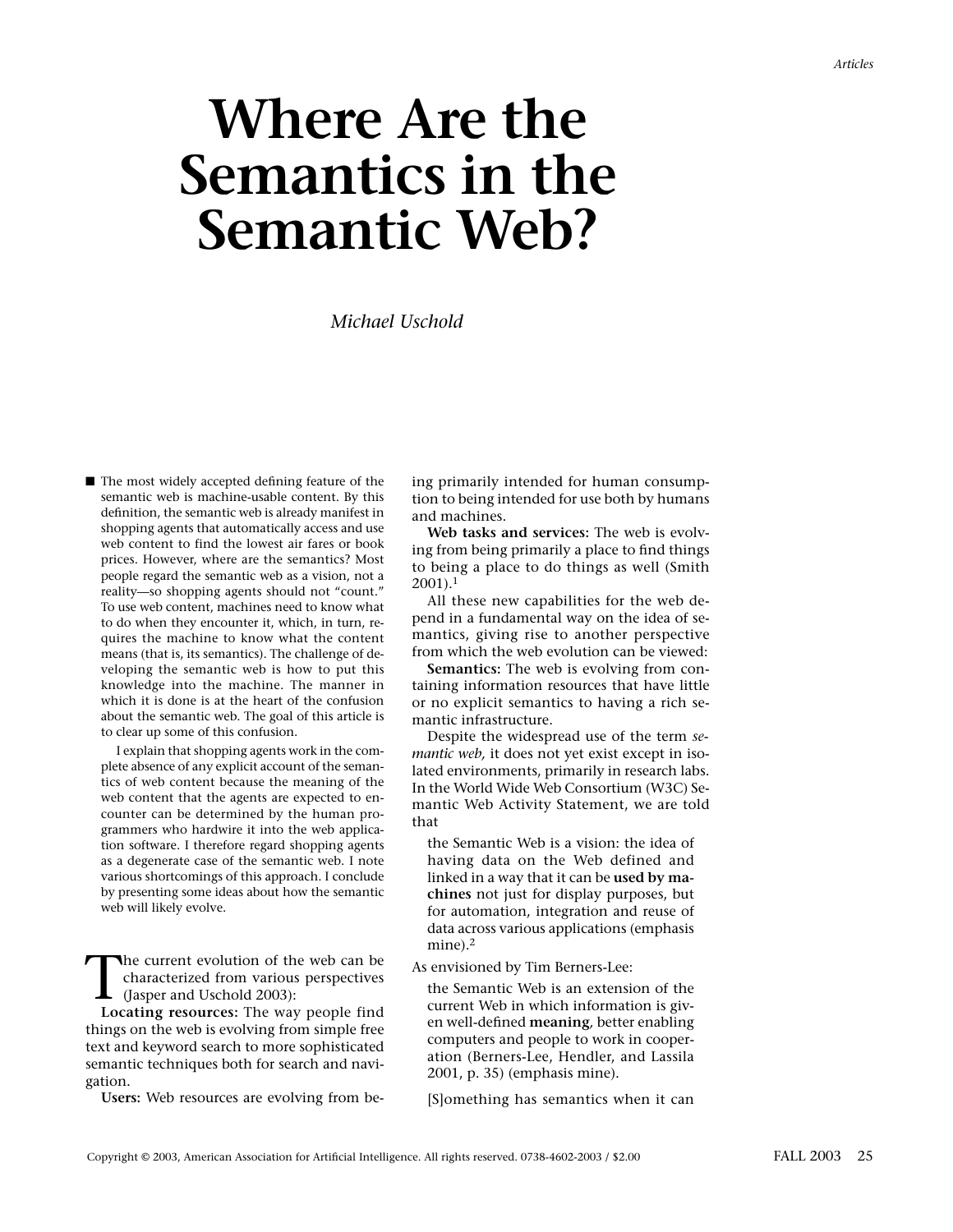be 'processed and understood by a computer,' such as how a bill can be processed by a package such as QUICKEN (Trippe 2001, p. 1).

There is no widespread agreement on exactly what the semantic web is for or exactly what it is. Some good ideas about what the semantic web will be used for have emerged from the W3C effort to define a standard ontology language.<sup>3</sup> From the previous descriptions, there is clear emphasis on the information content of the web as machine usable and associated with more meaning.

Note that *machine* refers to computers (or computer programs) that perform tasks on the web. These programs are commonly referred to as *software agents,* or softbots, and are found in web applications.

*Machine-usable content* presumes that the machine knows what to do with information on the web. For this to happen, the machine reads and processes a machine-sensible specification of the semantics of the information. This approach is robust and very challenging and largely beyond the current state of the art. A much simpler alternative is for the human web application developers to hardwire the knowledge into the software so that when the machine runs the software, it does the correct thing with the information. In this second situation, machines already use information on the web. There are electronic broker agents in routine use that make use of the meaning associated with web content words, such as *price, weight, destination,* and *airport.* Armed with a built-in understanding of these terms, these socalled shopping agents automatically peruse the web to find sites with the lowest price for a book or the lowest airfare between two given cities. Thus, we still lack an adequate characterization of what distinguishes the future semantic web from what exists today.

Because the RESOURCE DESCRIPTION FRAMEWORK) (RDF) is hailed by the W3C as a semantic web language,<sup>4</sup> some people seem to have the view that if an application uses RDF, then it is a semantic web application. This is reminiscent of the "if it is programmed in Lisp or Prolog, then it must be AI" sentiment that was sometimes evident in the early days of AI. There is also confusion about what constitutes a legitimate semantic web application. Some seem to have the view that an RDF tool such as CWM is one.<sup>5</sup> This is true only in the same sense that KEE and ART were AI applications. They were certainly generating income for the vendors, which is different from the companies using the tools to develop applications that help their bottom line.

The lack of an adequate definition of the semantic web, however, is no reason to stop pursuing its development any more than an inadequate definition of AI was a reason to cease AI research. Quite the opposite, new ideas always need an incubation period.

The research community, industrial participants, and software vendors are working with the W3C to make the semantic web vision a reality (Berners-Lee et al 2001).<sup>6</sup> It will be layered, extensible, and composable. A major part will entail representing and reasoning with semantic metadata and providing semantic markup in the information resources. Fundamental to the semantic infrastructure are ontologies, knowledge bases, and agents along with inference, proof, and sophisticated semantic querying capability.

The main intent of the semantic web is to give machines much better access to information resources so they can be information intermediaries in support of humans. According to the vision described in Berners-Lee et al. (2001), agents will be pervasive on the web, carrying out a multitude of everyday tasks. Hendler describes many of the important technical issues that this approach entails, emphasizing the interdependence of agent technology and ontologies (Hendler 2001). To carry out their required tasks, intelligent agents must communicate and understand meaning. They must advertise their capabilities and recognize the capabilities of other agents. They must locate meaningful information resources on the web and combine them in meaningful ways to perform tasks. They need to recognize, interpret, and respond to communication acts from other agents.

In other words, when agents communicate with each other, there needs to be some way to ensure that the meaning of what one agent "says" is accurately conveyed to the other agent. There are two extremes, in principle, for handling this problem. The simplest (and perhaps the most common) approach is to ignore the problem altogether. That is, just assume that all agents are using the same terms to mean the same things. In practice, this assumption will usually be built into the application. The assumption could be implicit and informal, or it could be an explicit agreement among all parties to commit to using the same terms in a predefined manner. This approach only works, however, when one has full control over what agents exist and what they might communicate. In reality, agents need to interact in a much wider world, where it cannot be assumed that other agents will use the same terms, or if they do, it cannot be as-

*The web is evolving from containing information resources that have little or no explicit semantics to having a rich semantic infrastructure.*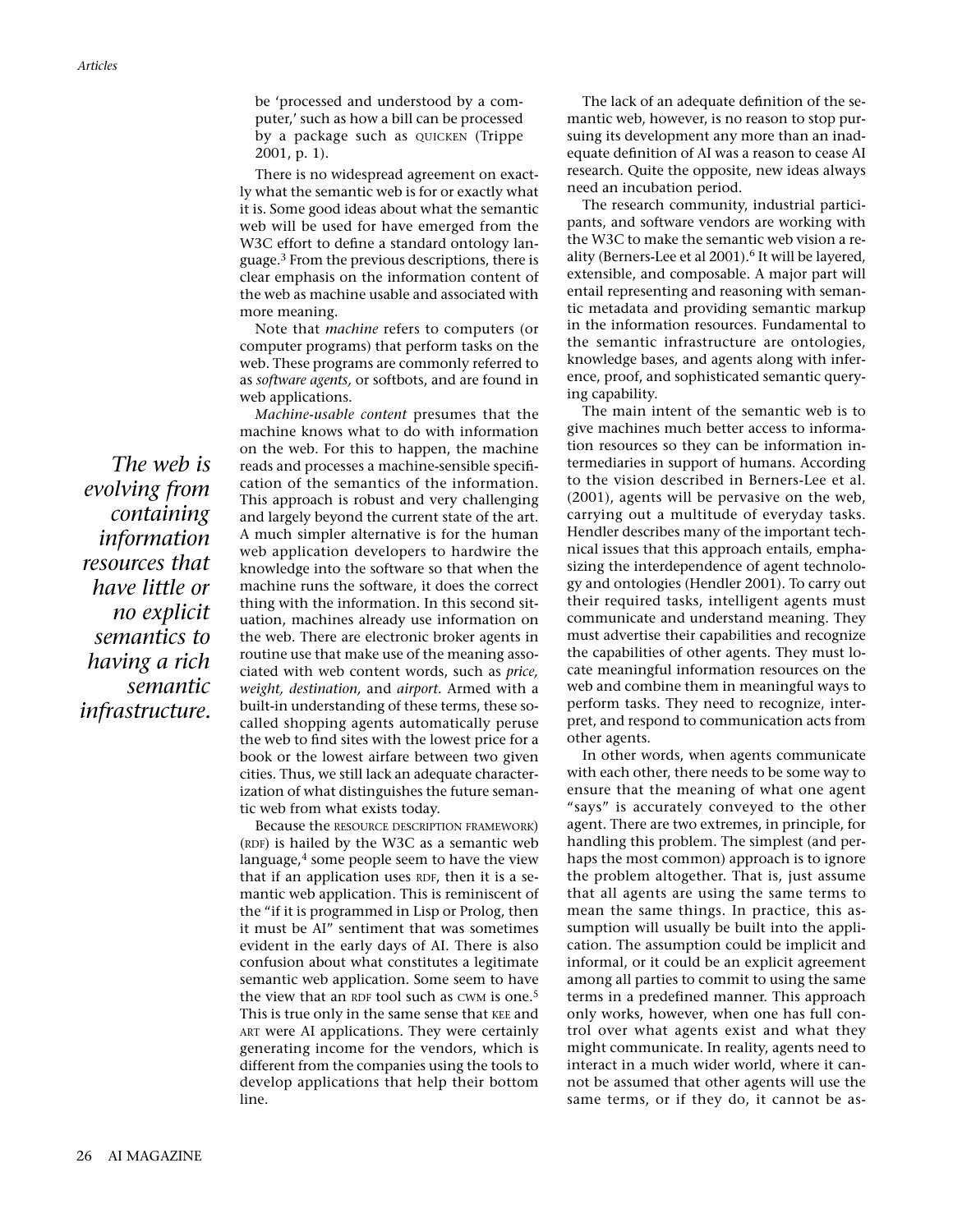sumed that the terms will mean the same thing.

The moment one accepts the problem and grants that agents might not use the same terms to mean the same things, one needs a way for an agent to discover what another agent means when it communicates. Thus, every agent needs to publicly declare exactly what terms it is using and what the terms mean. This specification is commonly referred to as the agent's ontology (Gruber 1993). If it were written only for people to understand, this specification could just be a glossary. However, meaning must be accessible to other software agents, requiring the meaning to be encoded in some kind of formal language. This approach will enable a given agent to use automated reasoning to accurately determine the meaning of other agents' terms. For example, suppose agent 1 sends a message to agent 2 and in this message is a pointer to agent 1's ontology. Agent 2 can then look in agent 1's ontology to see what the terms mean, the message is successfully communicated, and the agent's task is successfully performed. At least this is the goal. The holy grail is for this processing to happen consistently, reliably, and fully automatically. In practice, there is a plethora of difficulties, most arising from various sources of heterogeneity. For example, there are many different ontology representation languages, different modeling styles, and an inconsistent use of terminology. For further discussion, see the section entitled Why Do Web Shopping Agents Work?

# Semantics: A Many-Splendored Thing

The core meaning of the word *semantics* is meaning itself. However, there is no agreement about how this definition applies to the term *semantic web.* In what follows, I characterize the many things that one might mean when talking about semantics as it pertains to the semantic web. It is not my intention to define the term but, rather, to make some important distinctions that people can use to communicate more clearly when talking about the semantic web.

In the context of achieving successful communication among agents on the web, I am talking about the need for agents to understand the meaning of the information being exchanged between agents and the meaning of the content of various information sources that agents require to perform their tasks. We focus attention on the questions of what kinds of semantics there are, what kinds of things have semantics, where the semantics are, and how they are used. We identify a kind of semantic continuum ranging from the kind of semantics that exist on the web today to a rich semantic infrastructure on the semantic web of the future.

**Real-world semantics:** *Real-world semantics<sup>7</sup>* are concerned with the "mapping of objects in the model or computational world onto the real world … [and] issues that involve human interpretation, or meaning and use of data or information" (Ouksel and Sheth 1999). An object in the model might be a tag or a term or, possibly, a complex expression in some language. We might also speak of the semantics of a possibly large set of expressions, which collectively are intended to represent some real-world domain. The real-world semantics correspond to the concepts in the real world that the objects in the model refer to.

**Agent communication language performatives:** In the context of the semantic web, *performatives* such as request or inform in agent communication languages (Smith et al. 1998) require semantics to ensure that agents communicate effectively.

**Axiomatic semantics:** An *axiomatic semantics* for a language specifies "a mapping of a set of descriptions in [that] language into a logical theory expressed in first-order predicate calculus" (p. 4). The basic idea is that "the logical theory produced by the mapping … of a set of such descriptions is logically equivalent to the intended meaning of that set of descriptions" (p. 1) (Fikes and McGuinness 2001). Axiomatic semantics have been given for RDF, RDF SCHEMA (RDF-S), and DAML + OIL. The axiomatic semantics for a language helps to ascribe a real-world semantics to expressions in this language, in that it limits the possible models or interpretations that the set of axioms might have.

**Model-theoretic semantics:** "A model-theoretic semantics for a language assumes that the language refers to a 'world,' and describes the minimal conditions that a world must satisfy in order to assign an appropriate meaning for every expression in the language."8 Model-theoretic semantics are used as a technical tool for determining when proposed operations on the language preserve meaning. In particular, they characterize what conclusions can validly be drawn from a given set of expressions independent of what the symbols mean.

**Intended versus actual meaning:** A key to the successful operation of the semantic web is that the intended meaning of web content be accurately conveyed to potential users of this content. In the case of shopping agents, the meaning of terms such as *price* is conveyed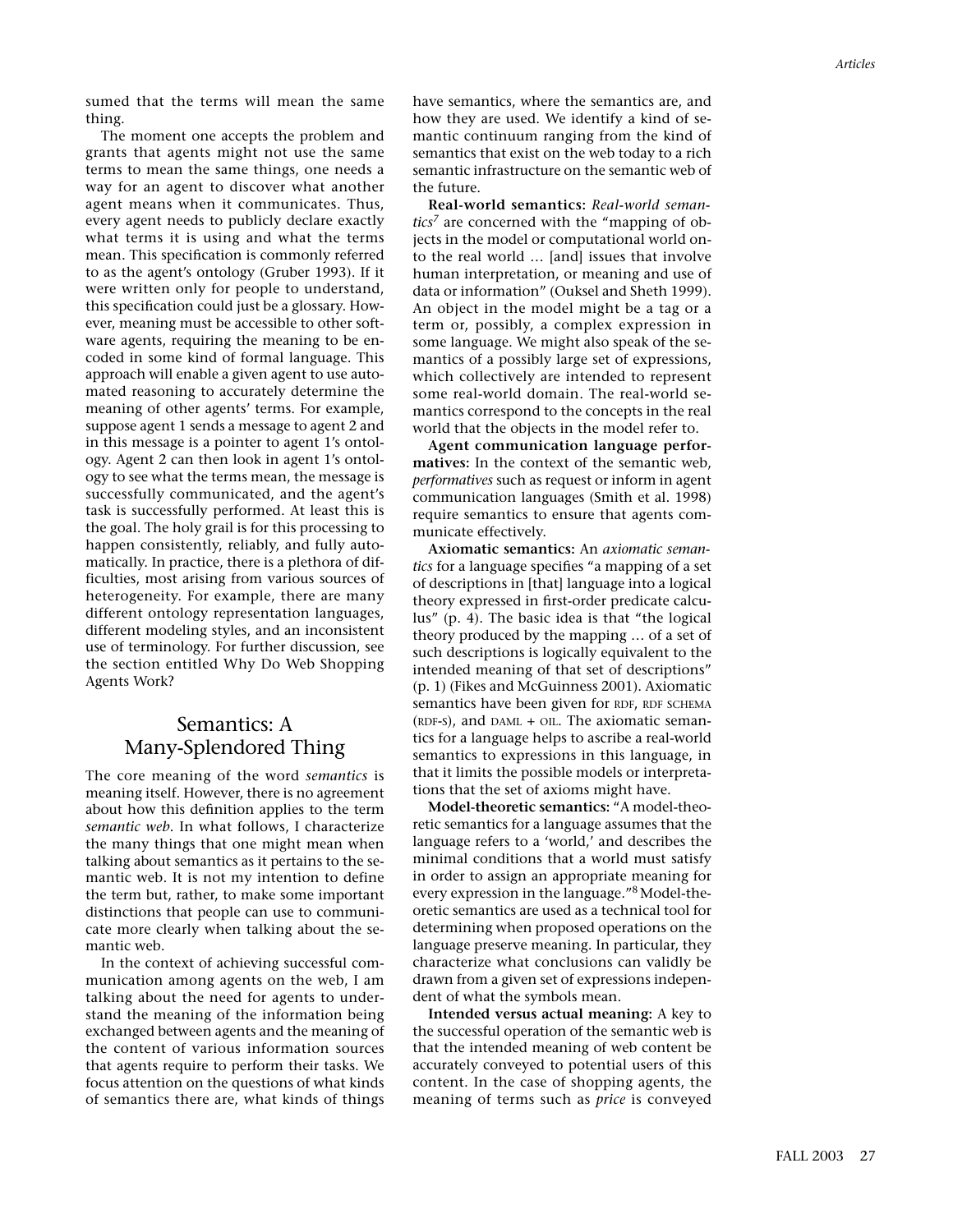| Implicit     | <b>Informal</b>                                                                              | Formal                  | Formal               |
|--------------|----------------------------------------------------------------------------------------------|-------------------------|----------------------|
|              | (Explicit)                                                                                   | (For Humans)            | (For Machines)       |
| Shared Human | <b>Text Descriptions</b>                                                                     | Semantics Hardwired and | Semantics Processed  |
| Consensus    |                                                                                              | Used at Runtime         | and Used at Runtime  |
|              | Pump: "A device for<br>moving a gas or liquid<br>from one place or<br>container to another." | (pump has               | $(superclasses$ $()$ |

*Figure 1. Semantic Continuum.*

Semantics can be implicit, existing only in the minds of the humans who communicate and build web applications. They can also be explicit and informal, or they can be formal. The further I move along the continuum, the less ambiguity there is, and the more likely it is to have interoperable, robust, and correctly functioning web applications.

> based on human consensus. However, mistakes are always possible because of inconsistency of natural language usage. When formal languages are used, an author attempts to communicate meaning by specifying axioms in a logical theory. In this case, one can talk about intended versus actual models of the theory. There is normally just one intended model. It corresponds to what the author wanted the axioms to represent. The actual models correspond to what the author actually has represented. They consist of all the objects and relationships, and so on, in the real world that are consistent with the axioms. The goal is to create a set of axioms such that the actual models include only the intended model(s).

I believe that the idea of real-world semantics, as described earlier, captures the essence of the main use of the term *semantics* in a semantic web context. However, it is only loosely defined. The ideas of axiomatic and model-theoretic semantics are being used to make the idea of real-world semantics for the semantic web more concrete.

From this discussion, it is clear that several things have semantics: (1) terms or expressions, referring to the real-world subject matter of web content (for example, semantic markup); (2) terms or expressions in an agent communication language (for example, inform); and (3) a language for representing the previous information (for example, the semantics of DAML = OIL OT RDF).<sup>9</sup>

### A Semantic Continuum

Three questions can be asked about how semantics can be specified: First, are the semantics explicit or implicit? Second, are the semantics expressed informally or formally? Third, are the semantics intended for human processing or machine processing?

These questions give rise to four kinds of semantics: (1) implicit, (2) explicit and informal, (3) explicit and formal for human processing, and (4) explicit and formal for machine processing.

For implicit and informal semantics, there is no alternative to hard wiring the semantics into web application software. In the case of formal semantics, hard wiring remains an option; in which case, the formal semantics serve the important role of reducing ambiguity in specifying web application behavior compared to implicit or informal semantics. There is also the new possibility of using automated inference to process the semantics at run time, thus allowing for much more robust web applications in which agents automatically learn something about the meaning of terms at run time.

I define these four kinds of semantics to be four somewhat arbitrary points along a semantic continuum (figure 1). At one extreme, there are no semantics at all, except what is in the minds of the people who use the terms. At the other extreme are formal and explicit seman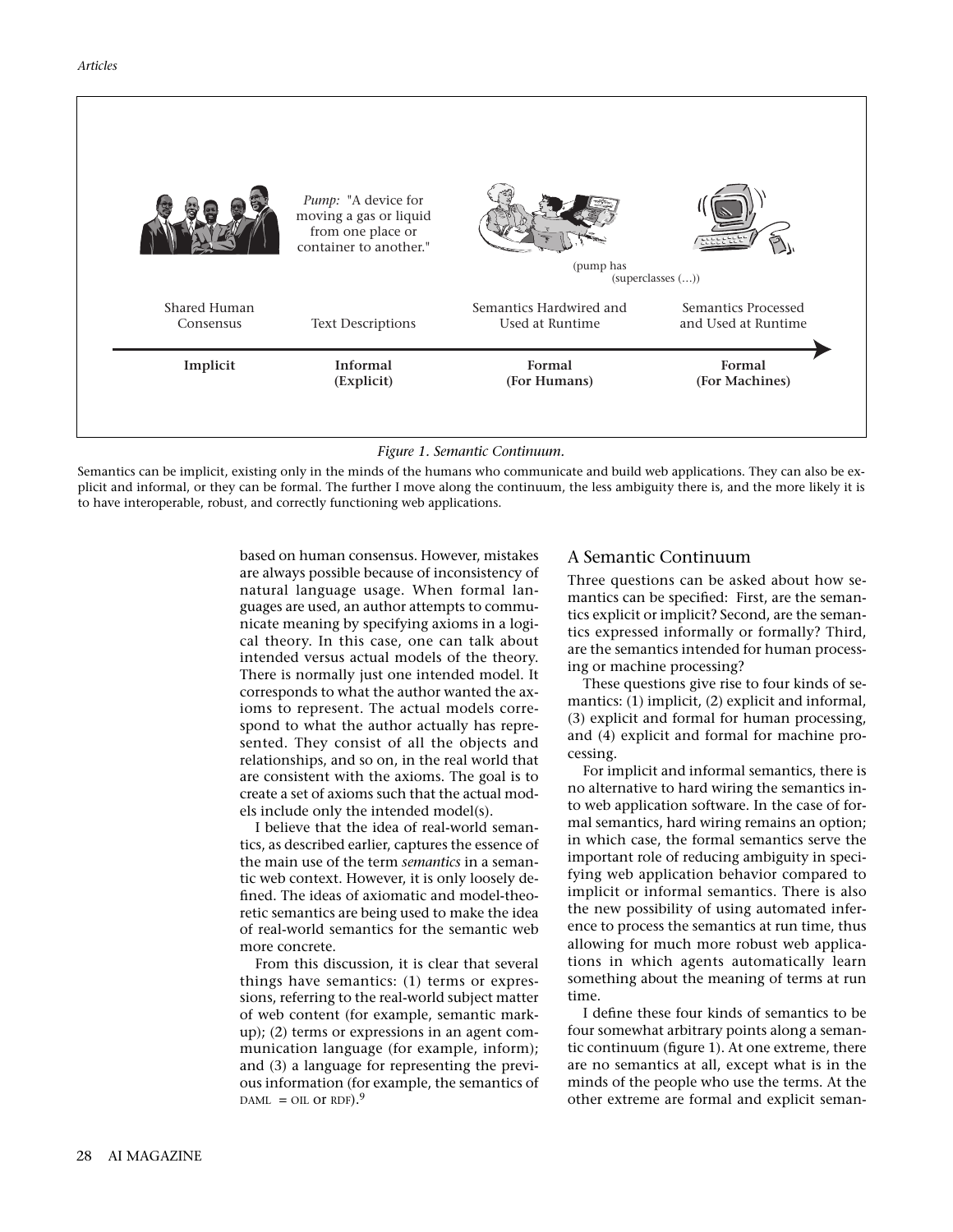tics that are fully automated. The further you move along the continuum, the less ambiguity there is, and the more likely the web applications are to be robust, correctly functioning, easy to maintain, and interoperable. I consider these four points on the semantic continuum, in turn. Note that there are likely to be many cases that are not clear cut and, thus, arguably might fall somewhere in between.

**Implicit Semantics** In the simplest case, the semantics are implicit only. Meaning is conveyed based on a shared understanding derived from human consensus. A common example of this case is the typical use of XML tags, such as price, address, or delivery date. Nowhere in an XML document, or DOCUMENT-TYPE DEFINITION (DTD) or SCHEMA, does it say what these tags mean.10 However, if there is an implicit shared consensus about what the tags mean, then people can hardwire these implicit semantics into web application programs, using screen scrapers and wrappers. This example illustrates how one implements shopping agents that search web sites for the best deals. From the perspective of mature commercial applications that automatically use web content as conceived by semantic web visionaries, this approach is at or near the current state of the art. The disadvantage of implicit semantics is that they are rife with ambiguity. People often don't agree about the meaning of a term. For example, prices come in different currencies, and they might or might not include various taxes or shipping costs. The removal of ambiguity is the major motivation for the use of specialized language in legal contracts. The costs of identifying and removing ambiguity are very high.

**Informally Expressed Semantics** At a further point along the continuum, the semantics are explicit and are expressed in an informal notation or language, for example, a glossary or a text specification document. They are mainly for humans. Given the complexities of natural language, machines have an extremely limited ability to make direct use of informally expressed semantics. There are many examples of informally expressed semantics, usually found in specification documents written in (often highly technical) natural language: (1) the meaning of terms in the Dublin core; $^{11}$  (2) the meaning of tags in HTML such as  $\langle h2 \rangle$ , which means second-level header; (3) the meaning of expressions in modeling languages such as the UNIFIED MODELING LANGUAGE  $(UML);^{12}(4)$  the informal semantics in the original specification of RDF SCHEMA; $^{13}$  (5) the model theory (formal semantics) of RDF SCHEMA that is developed subsequently (does not include the axiomatic semantics that is expressed in a formal language).<sup>14</sup>

Typically, the semantics expressed in informal documents are hard wired by humans in working software. Compiler writers use language-definition specifications to write compilers. The specifications for RDF and UML are used to develop modeling tools such as CWM and RA-TIONAL ROSE.

I characterized this (somewhat arbitrary) point on the semantic continuum by having the semantics expressed in an informal language. However, we can further distinguish whether the semantics are informal or formal. The latter case reduces ambiguity and can be seen as further along the semantic continuum,<sup>15</sup> which helps to avoid inconsistent and incompatible implementations. Users might notice features and start depending on them, resulting in problems if interoperability is required or implementations change. For these and other reasons, informal semantics are sometimes inadequate, which motivates efforts to create formal semantics, for example, for UML (Evans et al. 1998), <sup>16</sup> RDF, and DAML + OIL.<sup>17</sup>

Formal semantics are not just playthings for logicians and academics. Given the emerging importance of RDF and the semantic web, vendors were demanding to know what the RDF specification actually meant.<sup>18</sup>

Although the formal semantics are a big help, if they are expressed informally, they are not amenable for machine processing. Next, I consider the case of semantics expressed in a formal language. I distinguish between whether they are intended for human processing only or for machine processing as well.

**Formally Expressed Semantics for Human Processing** Further along the continuum, there are explicit semantics expressed in a formal language. However, they are intended for human processing only. These semantics can be thought of as formal documentation or as formal specifications of meaning. Some examples of this include the following:

*Modal logic* is utilized to define the semantics of ontological categories such as rigidity and identity (Guarino et al. 1994). These descriptions are for the benefit of humans, to reduce or eliminate ambiguity in what is meant by these ideas.

Modal logic is used to define the semantics of performatives such as inform and request in agent communication languages (ACLs) (Smith et al. 1998). Humans use the formal definitions to understand, evaluate, and compare alternative ACLs. They are also used to implement agent software systems that support these notions.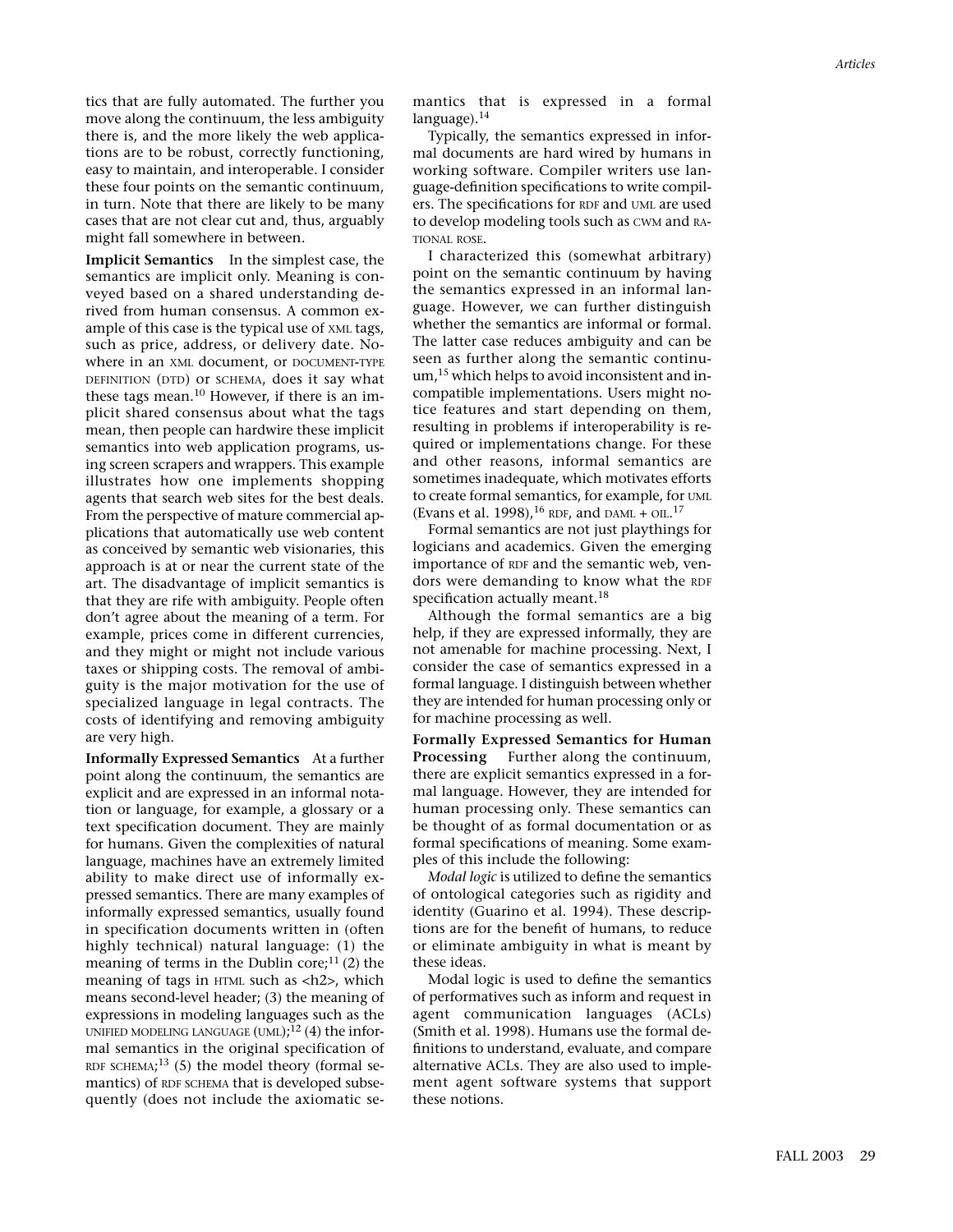Many axioms and definitions in the ENTER-PRISE ontology (Uschold et al. 1998) were created without the expectation that they would be used for automated inferencing (although this remained a possibility). The primary purpose was to help communicate the intended meaning to people.

Formal semantics for human processing can go a long way toward eliminating ambiguity, but because there is still a human in the loop, there is ample room for error.

Note that in all practicality, there is little difference between formal semantics expressed informally and formal semantics expressed formally but intended only for human processing. In both cases, the processing is intended for humans, and the formality serves to reduce ambiguity.

**Formally Expressed Semantics for Machine Processing** Finally, there is the possibility of explicit, formally specified semantics that are intended for machines to directly process using automated inference. The idea is that when new terms are encountered, it is possible to automatically infer something about their meaning and, thus, their use. Inference engines can be used to derive new information for a wide variety of purposes. I explore this topic in depth in the next section.

## Machine-Processible Semantics

The defining feature of the semantic web is machine-usable content, which implies that the machine knows what to do with the web content it encounters. This does not mean that there is any explicit account of the semantics. Instead, the semantics (whether implicit, informal, or formal) can be hardwired into the web applications. A more robust approach is to formally represent the semantics and allow the machine to process it to dynamically discover what the content means and how to use it—I call this *machine-processible semantics.* This goal might be impossible to achieve in its full generality, so I restrict this discussion to the following specific question: How can a machine (that is, software agent) learn something about the meaning of a term that it has never encountered before enough to accomplish its task?

One way to look at this questions is from a procedural perspective. For example, how does a compiler know how to interpret a symbol such as + in a computer language, or how does an agent system know what to do when it encounters the performative *inform*? The possibly informal semantics of these symbols are hardwired into a procedure by a human beforehand, and it is intended for machine processing. When the compiler encounters the symbol, it places a call to the appropriate procedure. The meaning of the symbol is what happens when the procedure is executed. The agent determines the meaning of the symbol by calling the appropriate procedure, so in some sense, these symbols can be viewed as having machine-processible semantics.

I am instead focusing on a declarative view. From this perspective, I ask how an agent can learn the meaning of a new term from a formal, declarative specification of its semantics. Ideally, this learning should occur without making any assumptions at all. In this case, all symbols might as well be in a never-before-seen script from a long-extinct intelligent species on Mars. There is no knowledge of the meaning of the symbols and the rules of syntax for the language, nor is there any information on the semantics of the language. This general case is the most challenging kind of cryptography.

## Issues and Assumptions

Cryptography is extremely difficult for humans, never mind machines, so we have to start making some assumptions. Here, I consider some key issues and assumptions.

**Language heterogeneity:** Different ontology languages are often based on different underlying paradigms (for example, description logic, first-order logic, frame-based representation, taxonomy, semantic net, and thesaurus). Some ontology languages are very expressive, and some are not. Some ontology languages have a formally defined semantics, and some do not. Some ontology languages have inference support, and some do not. If all these different languages are to be allowed, then there is the challenging problem of translating between them. For simplicity then, I assume that the expressions encountered by our agent are from a single language whose syntax and semantics are already known to the agent, for example, RDF SCHEMA or OWL.

**Incompatible conceptualizations:** Even with a uniform language, there can still be incompatible assumptions in the conceptualization. For example, in Hayes (1996), it is shown that two representations for time, one based on time intervals and another based on time points, are fundamentally incompatible. That is, an agent whose time ontology is based on time points can never incorporate the axioms of another agent whose ontology for time is based on time intervals. From a logic perspective, the two representations are like oil and water. Thus, I further assume that the conceptualizations are compatible.

*… how [can] an agent … learn the meaning of a new term from a formal, declarative specification of its semantics[?]*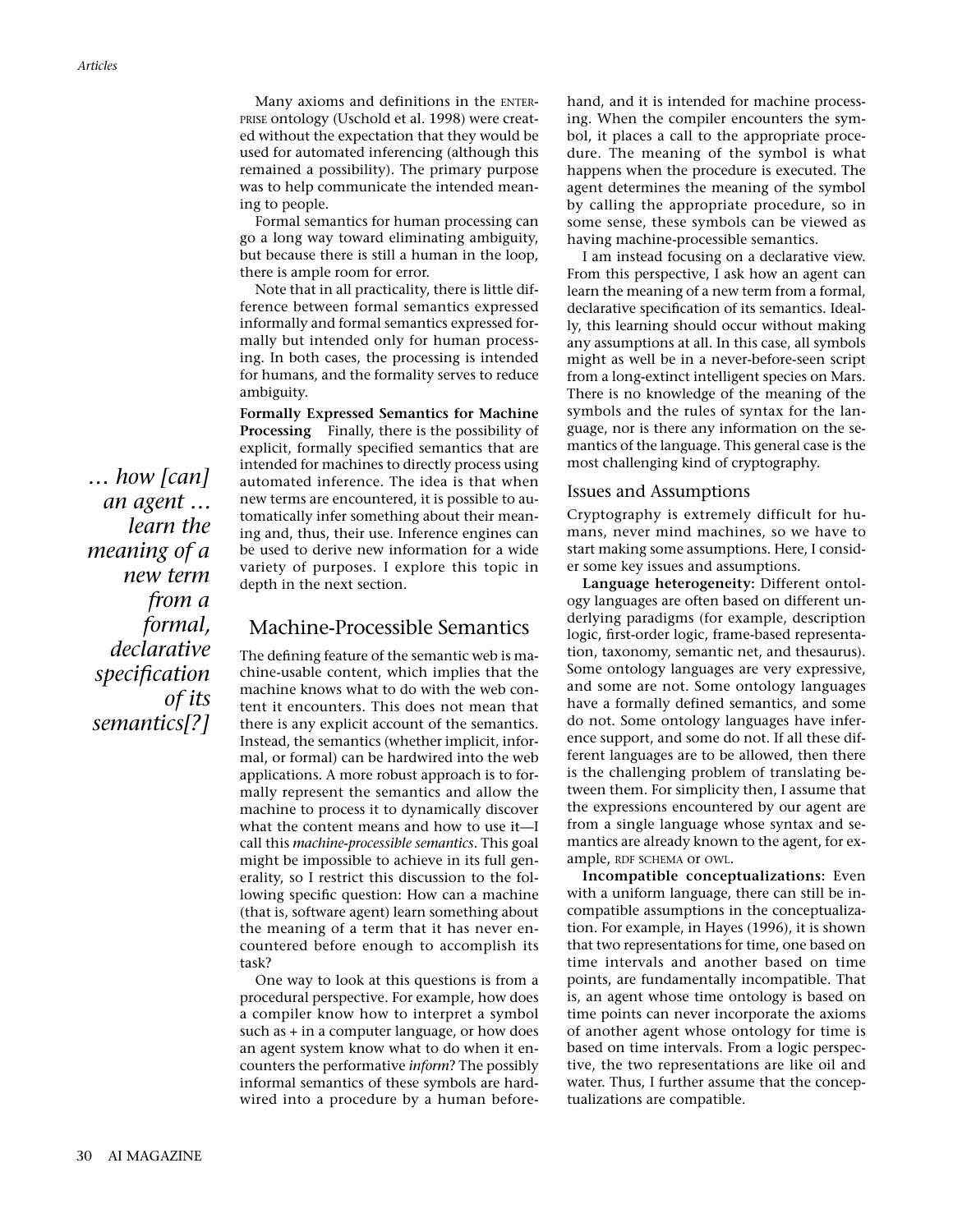**Term heterogeneity and different modeling styles:** Even if I assume a shared language and compatible conceptualizations, it is still possible, indeed likely, that different people will build different ontologies for the same domain. Two different terms can have the same meaning, and the same term can have two different meanings. The same concept can be modeled at different levels of detail. A given idea can be modeled using different primitives in the language. For example, is the idea of being red modeled by having the attribute color with value red, or is the idea modeled as a class called something like RedThings? Is it both, where either (1) they are independent or (2) RedThings is a derived class defined in terms of the attribute color and the value red?

In the section entitled Machine-Processible Semantics, I spoke of the intended versus the actual models of a logical theory. The former correspond to what the author of the theory wanted to represent. The actual models correspond to what the author actually did represent. The actual models consist of all the objects, relationships, and so on, in the real world that are consistent with the axioms. Because the machine has access to the axioms, it might, in principle, be possible for a computer to determine whether two logical theories are equivalent and, thus, whether the semantics of two terms are identical. This determination would be true, for example, if the two theories had the same actual models. However, even if the exact same language is used, and there is substantial similarity in the underlying conceptualizations and assumptions, the inference required to determine whether two terms actually mean the same thing is intractable.

For a computer to automatically determine the intended meaning of a given term in an ontology is an impossible task, in principle; it would require seeing into the mind of the author. Therefore, a computer cannot determine whether the intended meaning of two terms is the same. This situation is analogous to formal specifications for software. The specification is what the author actually said he/she wanted the program to do. It might be possible to verify that a computer program conforms to this specification, but it will never be possible to verify that a program does what the author actually wanted it to do.<sup>19</sup>

To reduce the problems of term heterogeneity and different modeling styles, I further assume that the agent encounters a term that explicitly corresponds to a publicly declared concept that it already knows about (for example, using markup).

### An Example

I now consider a simple example of how machine processing of formal semantics can be utilized to do something practical with today's technology. As you can see, automatic machine processing of formal semantics is fraught with difficulties. I have made the following simplifying assumptions: (1) all parties agree to use the same representation language, (2) the conceptualizations are logically compatible, and (3) there are publicly declared concepts that different agents can use to agree on meaning.

Suppose that an agent is tasked with discovering information about a variety of mechanical devices. It encounters a web page with the text *FUEL PUMP* (figure 2). Lacking natural language–understanding capability, the term is completely ambiguous. You can reduce the ambiguity by associating the text *FUEL PUMP* with a formally defined term *fuel-pump* (this is called *semantic markup*). The agent might never have encountered this concept before. In this case, the definition for the new term is defined in terms of the term *pump,* which, in turn, is defined in an externally shared hydraulics ontology. The agent can learn that *fuel-pump* is a subclass of *pump*, which, in turn, is a subclass of *mechanical-device.* The agent now knows that *fuel-pump* is not a typewriter or a spaceship because they are not kinds of pumps. The agent has no knowledge of what kind of pump it is, only that it is some kind of pump. However, this information is sufficient to allow the agent to return this document as relevant to mechanical devices, even though it has never before heard of the term *fuel-pump*. It is possible to do this processing with today's technology using research tools that have been developed (Decker et al. 1999).<sup>20</sup> This technology is also being commercialized (Staab and Maedche 2001).<sup>21</sup> Scale remains a significant barrier to commercial success.

This example illustrates the importance of semantic markup and the sharing of ontologies. It also demonstrates the importance of formal ontologies and automated inference. Inference engines can be used to derive new information for a wide variety of purposes; in particular, a formally specified ontology allows agents to utilize theorem-proving and consistency-checking techniques to determine whether they have agreement on the semantics of their terminology.

The ability of the agent to infer something about the meaning of *fuel-pump* depends on the existence of a formal semantics for ontology languages such as OWL. The language semantics also allow the agent to infer the mean*For a computer to automatically determine the intended meaning of a given term in an ontology is an impossible task….*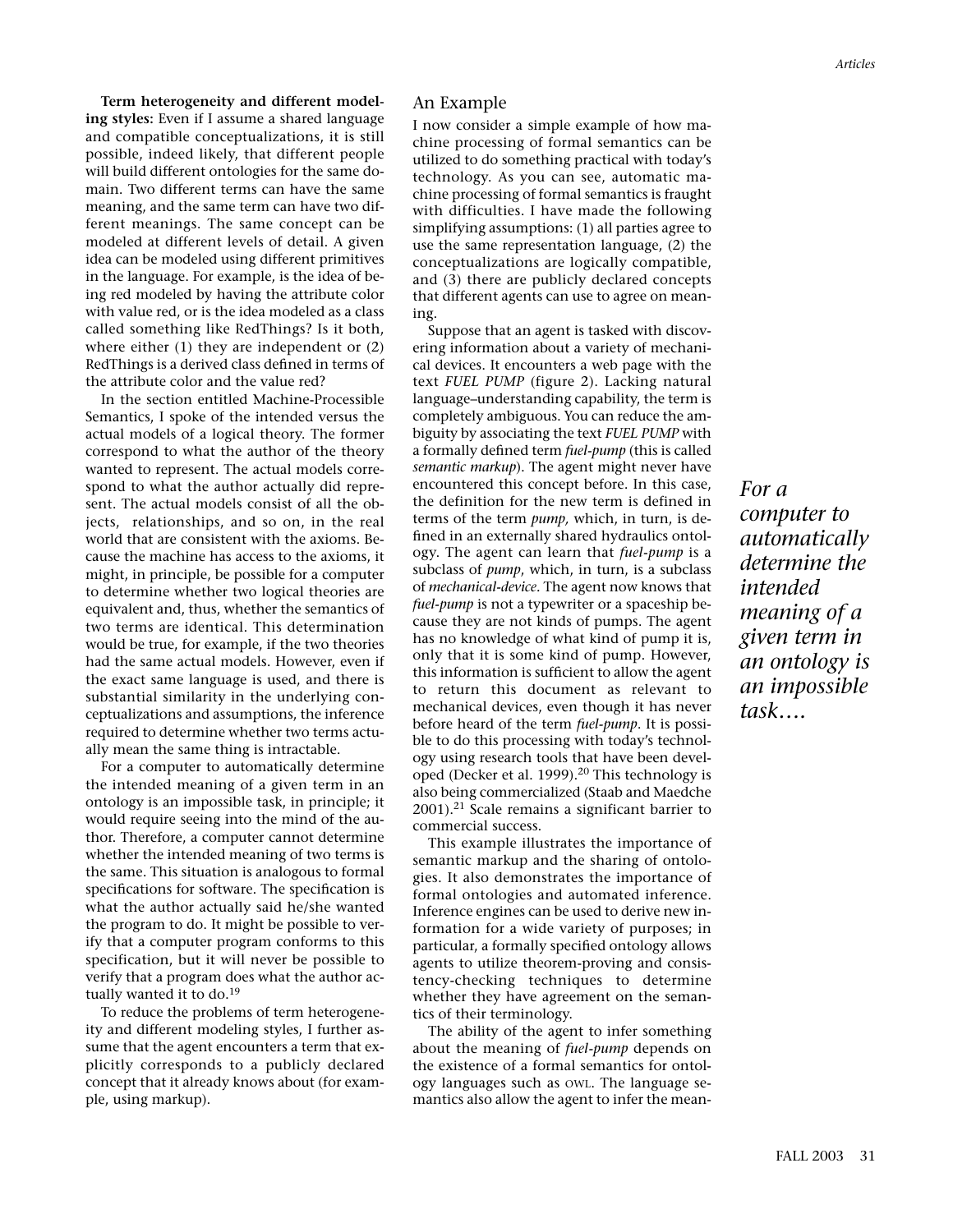



An agent is searching for information about mechanical devices, as defined in a shared hydraulics ontology (sHO). A document contains the term *FUEL PUMP*, which the agent has never encountered. Semantic markup reveals that it refers to the concept *FUEL PUMP,* which is a kind of *pump*, which is, in turn, defined in sho as a kind of mechanical device. The agent infers that the document is relevant.

> ing of complex expressions built up using language primitives. The semantics of the language are not machine processible; they are written for humans only. People use them to write inference engines or other software to correctly interpret and manipulate expressions in the language.

> Note that today's spectacularly impressive search engines by and large do not use formal semantics at all. Overall it remains an unproven conjecture that semantic approaches will have significant impact anywhere on the web. For example, there appear to be insufficient business drivers to motivate venture capitalists to heavily invest in semantic web companies. Fortunately, the W3C is moving forward on this issue by identifying a wide variety of use cases (going well beyond search) to drive the requirements for a standard web ontology language (OWL).<sup>22</sup> Also, a strong business case for the semantic web is put forward in a re

cent book on the semantic web (Daconta et. al. 2003). For further discussion of inference on the semantic web, see Horrocks (2002) and Jasper and Tyler (2001).

# Why Do Web Shopping Agents Work?

I have taken some time to consider what people might mean when they talk about the semantic web. There appears to be consensus that the key defining feature is machine-usable web content. However, I argue that by this definition there is an important sense in which the semantic web already exists. For example, travel and bookseller shopping agents automatically access web pages looking for good deals. I don't quibble about whether this should "count" or how the definition of *semantic web* might need to be modified accord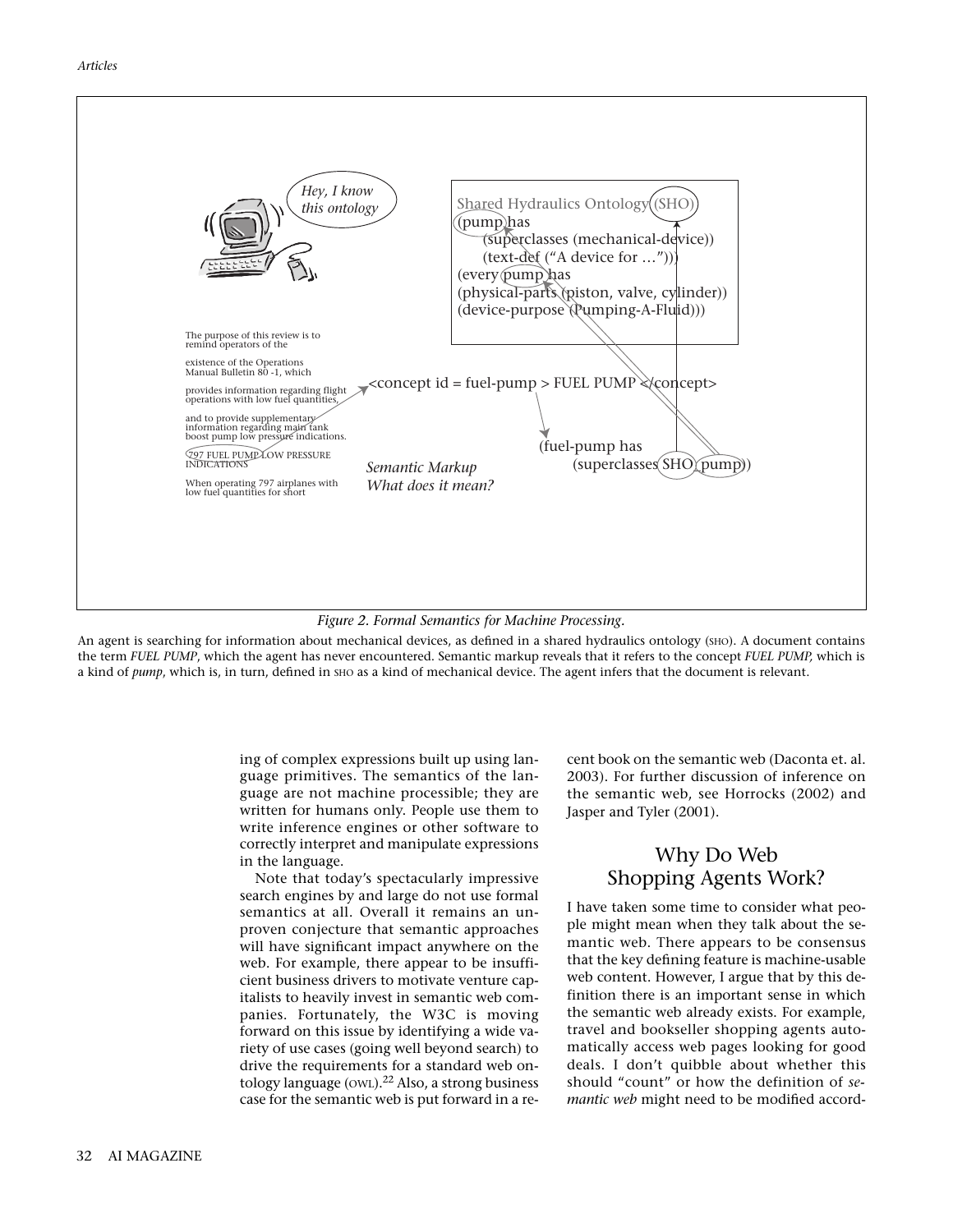ingly. It is more useful to regard these examples collectively as a degenerate case of the semantic web. In this section, I examine why web shopping agents work, what their limitations are, and what you can expect in the future.

## Requirements for Machine-Usable Content

The following requirements are fundamental for enabling machines to make use of web content.

**Requirement 1***:* The machine needs to know what to do with the content that it encounters.

For example, it needs to recognize that it has found the content it is looking for and to execute the appropriate procedures when it has been found. Ultimately, it is humans that write the programs that enable the machines to do the right thing.

**Requirement 2:** Humans must know what to do with the content that the program is expected to encounter.

**Requirement 3:** Humans know the meaning of the expected content or are able to encode a procedure that can learn the meaning.

In determining what makes the web shopping agent examples work, consider the following questions: (1) Hardwiring: What is hardwired and what isn't? (2) Agreements and public declarations: How much agreement is there among different web sites in their use of terminology and in the similarity of the concepts being referred to? Are agreements publicly declared? (3) Specification of semantics: To what extent are the semantics of the content clearly specified? Is it implicit, explicit and informal, or formal?

**Hardwiring** The general case of automatically determining the meaning of web content is somewhere between intractable and impossible. Thus, a human will always be hardwiring some of the semantics into web applications. The question is what is hardwired and what is not? Shopping agent applications essentially hardwire the meaning of all the terms and procedures. The hardwiring enables the machine to know how to use the content. The hardwiring approach is not robust to changes in web content.

The alternative is allowing the machine to process the semantics specifications directly. Thus, the semantics of the representation languages are made public and hardwired into the inference engines used by the applications. This approach gives an additional degree of flexibility because you do not hardwire the meaning of every term. By making various assumptions regarding languages, conceptualizations, and shared ontologies, one can get the machine to process formal semantics specifications directly and do useful things (figure 2).

**Agreements and Public Declarations** In general, the more agreement there is, the better. Making agreements public is critical for the semantic web to take off. For example, the news and magazine publishing industries have developed NEWSML and PRISM (publishing requirements for industry standard metadata).23,24 Agreements can also lessen the amount of change, alleviating some maintenance issues.

Although I brought up the issue of public agreements in the context of machine-processible semantics, it is equally important when the semantics are hardwired by the human. For example, consider the Dublin core metadata element aet (DCMES), a set of 15 terms for describing resources.<sup>25</sup> The elements include such things as title, subject, and date and are designed to facilitate search across different subject areas. The meaning for these elements is defined in English, not a formal language. Nevertheless, if this meaning is hardwired into a web application, this application can make use of web content that is marked up and points to the Dublin core elements.

**Semantics Specification** Agreements about semantics should clearly be specified so that humans can build reliable and correctly functioning web applications. In the absence of agreements, effort is required to make sure that your application will do the right thing at each web site that uses terms in different ways (for example, only some web sites include taxes in the price information), thus creating more work in programming because a different version is needed for every web site.

Even in the absence of agreements, it is very important for the semantics of web site content to clearly be specified (possibly informally). Otherwise, there will be a lot of guesswork, thus undermining the reliability of applications. When information from different web sites needs to be integrated, there must be some way to map the different meanings to each other. Ontologies in conjunction with semantic mapping and translation techniques play a key role in semantic integration (Bradshaw et al. 2003).

## Web Shopping Agents Work because…

I regard the web shopping agents as degenerate examples of the semantic web. It is important to understand why they are able to make use of today's web content in the apparent absence of semantics.

Here I show that they are able to make use of

*By making various assumptions regarding languages, conceptualizations, and shared ontologies, one can get the machine to process formal semantics specifications directly and do useful things….*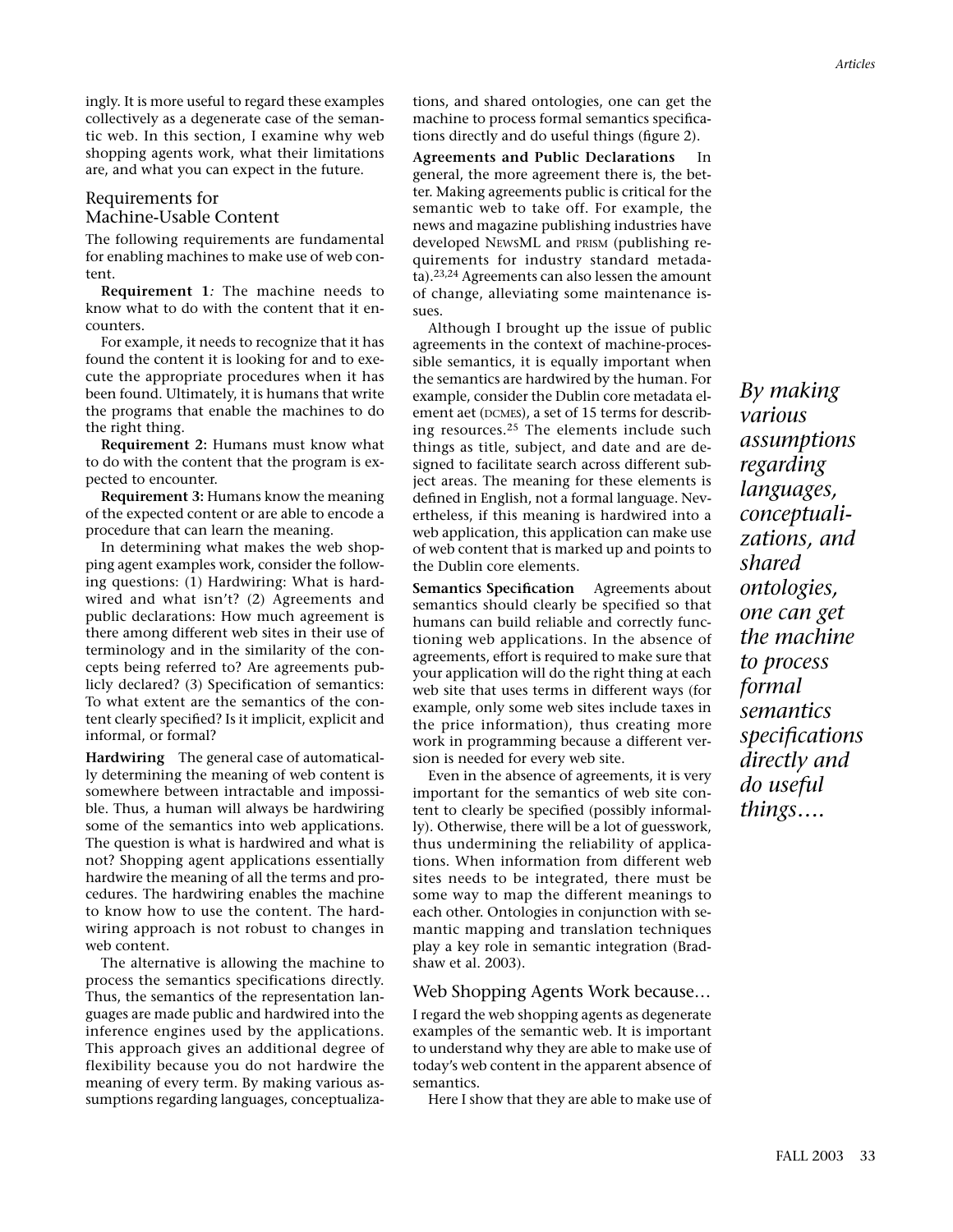today's web content because all three requirements from the section Requirements for Machine-Usable Content are met. I first provide answers to the three questions in that section:

**Question 1:** Everything is hardwired.

**Question 2:** There is no agreement among different web sites in their use of terminology, although there is very strong overlap in the underlying concepts that are relevant. We are aware of no public standards, although there could well be standard XML SCHEMA for the travel and bookseller industries, as there are for other industries.

**Question 3:** I assume that the semantics of the terms and concepts are not specified at all, or if so, they are specified informally.

I now consider the three requirements for machine-usable content in reverse order.

**Requirement 3:** Humans know the meaning of the expected content, which seems surprising, given the lack of specification of terms and any public standards. The meaning is available instead because there is sufficient human consensus on the use of terms such as price and destination. One can think of this consensus as an *implicit shared semantic repository,* which enables web application developers to make educated guesses and develop useful software.

**Requirement 2:** Humans know what to do with the content, which follows from understanding what content means and knowing the specifications of the functions of the web agents.

**Requirement 1:** The machine knows what to do with the content because the human programmers hardwired the semantics of the content and created appropriate procedures to be executed.

Shopping agents can work even if there is no automatic processing of semantics; they can work without any formal representation of semantics; they can even work with no explicit representation of semantics at all. The key to enabling shopping agents to automatically use web content is that the meaning of the web content that the agents are expected to encounter can be determined by the human programmers who hardwire it into the web application software.

## Summary and Conclusions

There are many different views of what the semantic web is and how it can or should evolve. I attempted to show a variety of perspectives and possibilities. The most frequently quoted defining feature of the semantic web is machine-usable web content. Fundamentally, this definition requires that machines must know

how to recognize the content they are looking for, and they must know what to do when they find it. This knowledge requires access to the meaning (that is, semantics) of the content, one way or the other. The manner in which the machine can access the semantics of web content is at the heart of much confusion about the semantic web. The main objective of this article was to shed light on this issue.

I argued that paradoxically, today's web shopping agents demonstrate the defining feature of a semantic web application without any explicit representation of semantics. Furthermore, no one would seriously regard them as examples of the semantic web. I resolved the paradox by regarding shopping agents as degenerate cases of the semantic web. I hope that this work will inspire people to generate "genuine" examples of the semantic web. I anticipate that progress in development of the semantic web will take place by (1) moving along the semantic continuum from less clearly specified (implicit) semantics to more clearly specified (formal) semantics; (2) reducing the amount of hardwiring that is necessary or changing which parts are hardwired and which are not (This approach will entail a corresponding increase in the amount of automated inference to determine the meaning of web content, thus enabling agents on the semantic web to correctly perform their tasks. The importance of compelling use cases to drive the demand for this approach cannot be underestimated.); (3) increasing the amount of public standards and agreements, thus reducing the negative impact of today's pervasive heterogeneities; and (4) developing technologies for semantic mapping and translation for the many cases where integration is necessary but where it is not possible to reach agreements.

Finally, I want to stress that there is no need for semantics envy. The needs of the application dictate the appropriate place to be along the semantic continuum. What is right is what works. For many applications, there is no need for rigorous formal approaches because the cost is too high. There might not be a need for machines to automatically determine the meaning of terms; the human can simply hardwire this meaning into the software. Web shopping agents know how to find the fare for a given trip or the price of a book. Every browser knows that <h2> means it is a second-level header. There is no need to do inference; it is sufficient to hardwire the meaning of  $\langle h2 \rangle$  into the browser. I believe that in the short and, possibly, the medium term, approaches that do not make use of machine-processible semantics are likely to have the most impact on the

*Making agreements public is critical for the semantic web to take off.*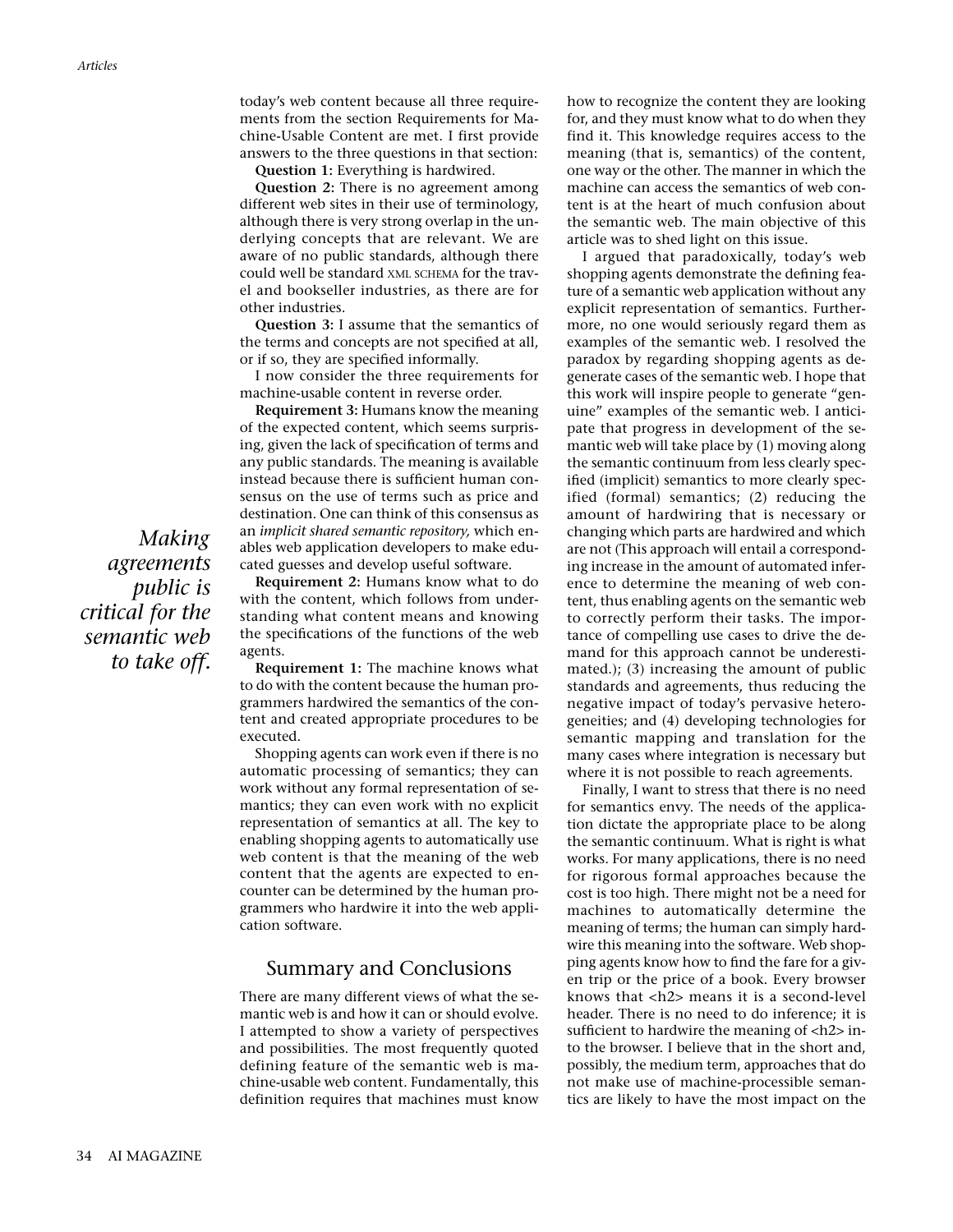development of the semantic web. Based on this analysis, I conjecture that the following is a law of the semantic web:

The more agreement there is, the less it is necessary to have machine-processible semantics.

Eventually, there will be a need for automated semantics processing. Relying too heavily on hardwiring semantics can result in different implementations having different functions, which, at best, means interoperation is difficult; at worst, there might be incorrect functions. Another disadvantage of the hardwiring approach is brittleness and consequent maintenance difficulties.

In closing, there are many answers to the question, Where are the semantics in the semantic web? First, they are often just in the human-as-unstated assumptions derived from implicit consensus (for example, price on a travel or bookseller web site). Second, they are in informal specification documents, for example, the semantics of UML or RDF SCHEMA. Third, they are hardwired in implemented code (for example, in UML and RDF tools and in web shopping agents). Fourth, they are in formal specifications to help humans understand or write code (for example, a modal logic specification of the meaning of *inform* in an agent communication language). Fifth, they are formally encoded for machine processing, for example, (fuel-pump has (superclasses SHO: pump)). Sixth, they are in the axiomatic and modeltheoretic semantics of representation languages (for example, the formal semantics of RDF).

Finally, I want to note that there are many other important issues for the semantic web that I merely touched on or failed to address in this article. These issues include web services, semantic markup, semantic integration, and use of natural language–processing techniques to glean the semantics of natural language documents.

#### Acknowledgments

This article was inspired by a stimulating email debate with Dieter Fensel on how and whether XML has the ability to carry semantic information. This article benefited from many discussions with Peter Clark, Rob Jasper, Michael Gruninger, John Thompson, and Frank van Harmelen. I am grateful for valuable feedback from Peter Clark, John Thompson, Pat Hayes, and an anonymous referee on a prior draft. The content of this article was first presented as an invited talk at the Ontologies in Agent Systems Workshop held at the Autonomous Agents Conference in Montreal,

Canada, in June 2001. This article is a significantly revised and extended version of a short article that appeared in a special issue of the *Knowledge Engineering Review* that contained papers from this workshop.

#### **Notes**

1. Semantic Web Services Initiative. www.swsi.org. 2. Also see World Wide Web Consortium. 2001. Semantic Web Activity Statement. www.w3.org/2001/ sw/Activity.

3. www.w3.org/TR/webont-req/.

2. World Wide Web Consortium. 2003. RDF Semantics, ed. P. Hayes. www.w3.org/TR/rdf-mt/.

4. World Wide Web Consortium. 1999. RESOURCE DE-SCRIPTION FRAMEWORK (RDF) Schema Specification, eds. D. Brickly, R. Guha. www.w3.org/TR/1998/WD-rdfschema/.

5. Closed-World Machine. infomesh.net/2001/cwm/.

6. DAML. 2001. See www.daml.org/.

7. This term is commonly used in the literature on semantic integration of databases.

8. World Wide Web Consortium. 2003. LBASE: Semantics for Languages of the Semantic Web, eds. P. Hayes and R. V. Guha. www.w3.org/TR/lbase/.

9. Recently, DAML + OIL has evolved into a W3C standard called the WEB ONTOLOGY LANGUAGE (OWL). www.w3.org/TR/OWL-REF/.

10. R. Cover. 1998. XML and Semantic Transparency, The XML Cover Pages. www.oasis-open.org/cover/ xmlAndSemantics.html.

11. S. Weibel and E. MIller. 2000. An Introduction to Dublin Core. www.xml.com/pub/a/2000/10/25/ dublincore/.

12. Object Management Group. 2000. OMG Unified Modeling Language Specification, version 1.3. www.omg.org/technology/documents/formal/unified modeling language.htm.

13. World Wide Web Consortium. 1999. RESOURCE DE-SCRIPTION FRAMEWORK (RDF) Schema Specification, eds. D. Brickly, R. Guha. www.w3.org/TR/1998/WD-rdfschema/.

14. World Wide Web Consortium. 2003. LBASE: Semantics for Languages of the Semantic Web, eds. P. Hayes and R. V. Guha. www.w3.org/TR/lbase/.

15. For simplicity, this distinction is not shown as two separate points on the continuum in figure 1.

16. UML Working Group. 2001. The Precise UML Group home page. www.puml.org.

17. F. van Harmelen, I. Horrocks, and P. Patel-Schneider. 2001. Model-Theoretic Semantics for DAML + OIL. World Wide Web Consortium Note 18. www.w3.org/ TR/daml+oil-model.

18. Pat Hayes, personal communication, 2002.

19. A much more detailed discussion of these formal issues can be found in *Complete Semantic Integration,* 2003, M. Gruninger and M. Uschold (forthcoming). 20. ONTOPRISE. 2001. ONTOPRISE: Semantics for the Web. www.ontoprise.de/com/.

21. ONTOPRISE. 2001. ONTOPRISE: Semantics for the Web. www.ontoprise.de/com/.